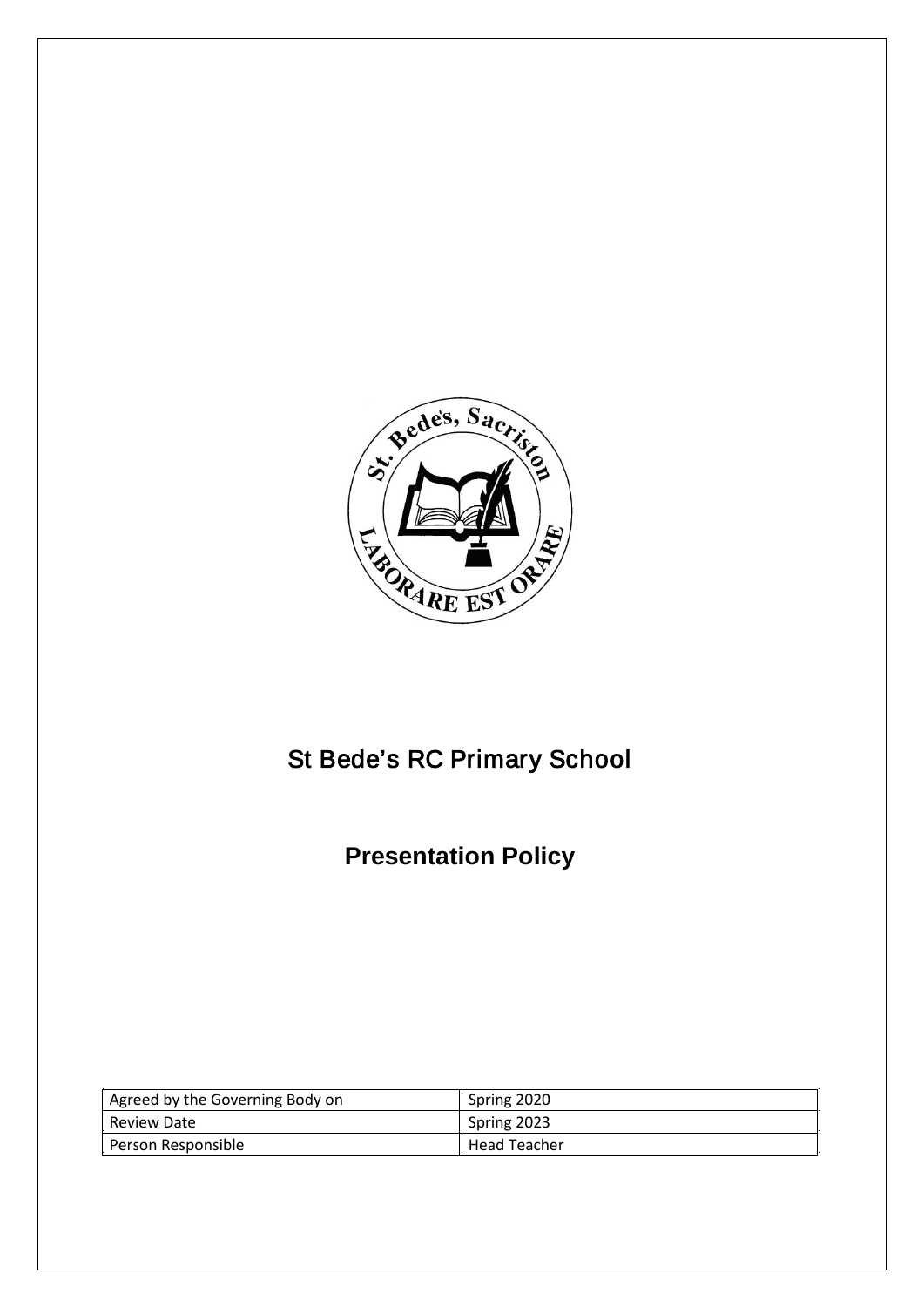## **Aims**

To establish high expectations and pride in everything we do – both of ourselves and of the children.

To create a clear and consistent set of guidelines for the presentation of children's learning.

#### **Objectives**

- To motivate both children and staff to present their work in the best possible way.
- To enable children to recognise work that is presented to a high standard.
- To ensure each child knows the standard of presentation that is expected of them.

#### **For Teachers**

- To create consistency in standards of presentation across the school.
- To provide a baseline for judging acceptable standards of presentation.

#### **Expectations for Teaching Staff**

Remember – you are the most important role model for presentation and high expectations. Use the resources available to you e.g. lines and grids on the Interactive Whiteboard to model good practice.

- All handwriting which is on display for the children on the interactive whiteboard, in books, flip charts, display – should be cursive, legible, consistently formed and neat.
- o All children's work must be marked in line with St Bede's RC Primary School marking policy.

o

- o When sticking work/labels/headings in books ensure they are straight and cut to size. Work must not be stuck on the back of exercise books.
- o
	- If a child is away please write the date, WALT and 'absent'.
- 
- o 'Join it' cursive writing is to be used on worksheets/WALTs stuck in books.

#### **Expectations for Children**

Use of pencils and pens

- o Pencils should be used in all Maths books and in draft work if appropriate.
- o Pencils should be used for written work in EY and Key Stage 1.
- o Pens should be used for written work as soon as possible from Year 3 onwards at the point where the teacher judges the child's handwriting to be sufficiently neat and fluent.
- o Pens must be a blue ball point pen. These are provided by school.
- o Felt pens should not be used directly in exercise books at all.
- o Letters should be of the right size and formation.
- o Children should be encouraged to write their own date and WALT as soon as they are able to do this where the teacher judges the child capable of this.

### **Expectations for Layout**

- o The date is written in full in all books apart from Numeracy books where it is written numerically.
- o The date must be written next to the margin and underlined with a single line using a ruler.
- o A line should be missed after the date and the title should be written next to the margin
- o The title should also be underlined with a single line using a ruler.
- o Miss a line under the WALT and start at the margin.
- o To indicate new paragraphs, children should move onto the next line and begin writing after an indent.